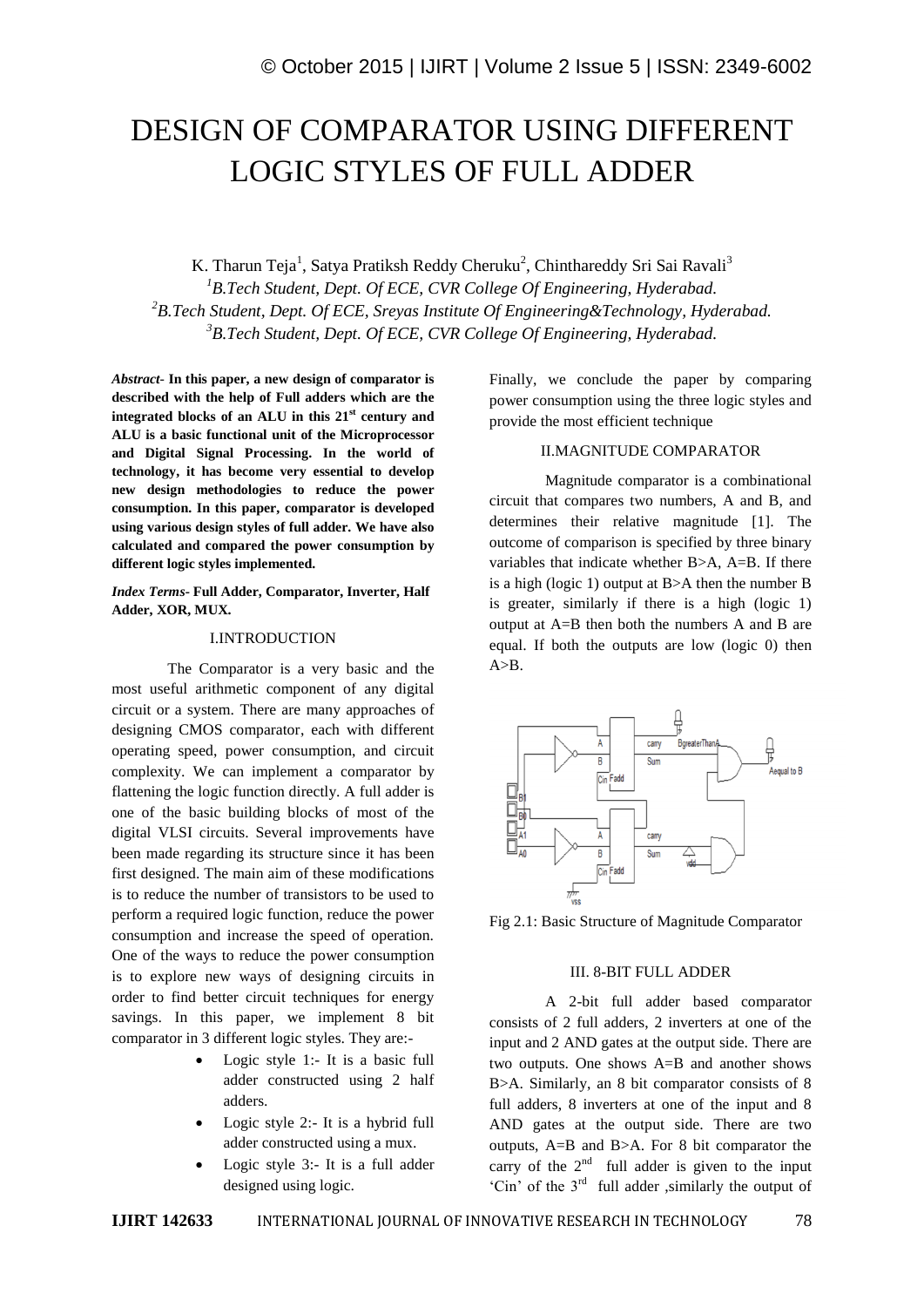the  $2<sup>nd</sup>$  AND gate is given to the input of the  $3<sup>rd</sup>$ AND gate and so on. Finally the outputs A=B is obtained at  $8<sup>th</sup>$  AND gate and B>A is obtained at carry of the  $8<sup>th</sup>$  full adder.

| Input        |                |          | Output       |          |
|--------------|----------------|----------|--------------|----------|
| A            | в              | Cin      | Sum          | Carry    |
| 0            | $\bf{0}$       | 0        | 0            |          |
| 0            | 0              | 1        | $\mathbf{1}$ | $\Omega$ |
| 0            | $\overline{1}$ | $\Omega$ | 1            | $\Omega$ |
| 0            | $\mathbf{1}$   | 1        | 0            | 1        |
| $\mathbf{1}$ | 0              | 0        | $\mathbf{1}$ | $\Omega$ |
| 1            | 0              | 1        | $\Omega$     | 1        |
| $\mathbf{1}$ | $\mathbf{1}$   | 0        | 0            | 1        |
| $\mathbf 1$  | $\mathbf{1}$   |          | 1            | 1        |



### **A. Logic style 1**

This is a basic full adder. In this style the full adder is constructed using 2 half adders [2]. Half adder has 2 inputs bits and sum, carry as outputs. The logical circuit of half adders is shown if fig 3.2.





The half adder consists of 1 XOR gate and 1 AND gate. Sum is obtained but performing XOR operation between the inputs A, B and carry is obtained by performing AND operation between the inputs A, B.

The output equations of sum and carry are given by:

Sum= A (XOR) B Carry=A.B

### **B. Logic Style 2**

The Hybrid full adder consists of a 2 XOR gates, 1 2\*1MUX [1]. Sum is calculated by performing XOR operation between the 3 inputs and carry is obtained by selecting one of the inputs A or C depending on the output of XOR of A, B.



Fig 3.3: logic diagram of full adder logic style 2 The equations are as follows:

 $Sum = A (XOR) B (XOR) C$  $S = A (XOR) B = AB' + A'B$ Hence  $C=A.(AB'+A'B)'+C(AB'+A'B)$  $C=A(AB+A'B')+C(AB'+A'B)$ Carry=AB+ C(A (XOR) B)

### **C. Logic Style 3**

This logic style consists of 2 XOR gates, 3 AND gates, 1 OR gate [1]. Sum is obtained by performing XOR operation on all the inputs and carry is obtained by performing AND operation on every two combinations of inputs and finally they are given to a OR gate.



Fig 3.4: logic diagram of full adder logic style 3

### IV. IMPLEMENTATION OF FULL ADDER

The implementation of the circuit is shown in fig 4.1. This circuit is verified by a test bench circuit in fig 4.2. Various inputs (in form of pulses) are provided at the input pins and the outputs of the circuit are obtained and verified. In the left of the circuit we have the input pins A(a0,a1,a2,a3,a4,a5,a6,a7) and B(b0,b1,b2,b3,b4,b5,b6,b7). On the top right we have output pins B>A, B=A.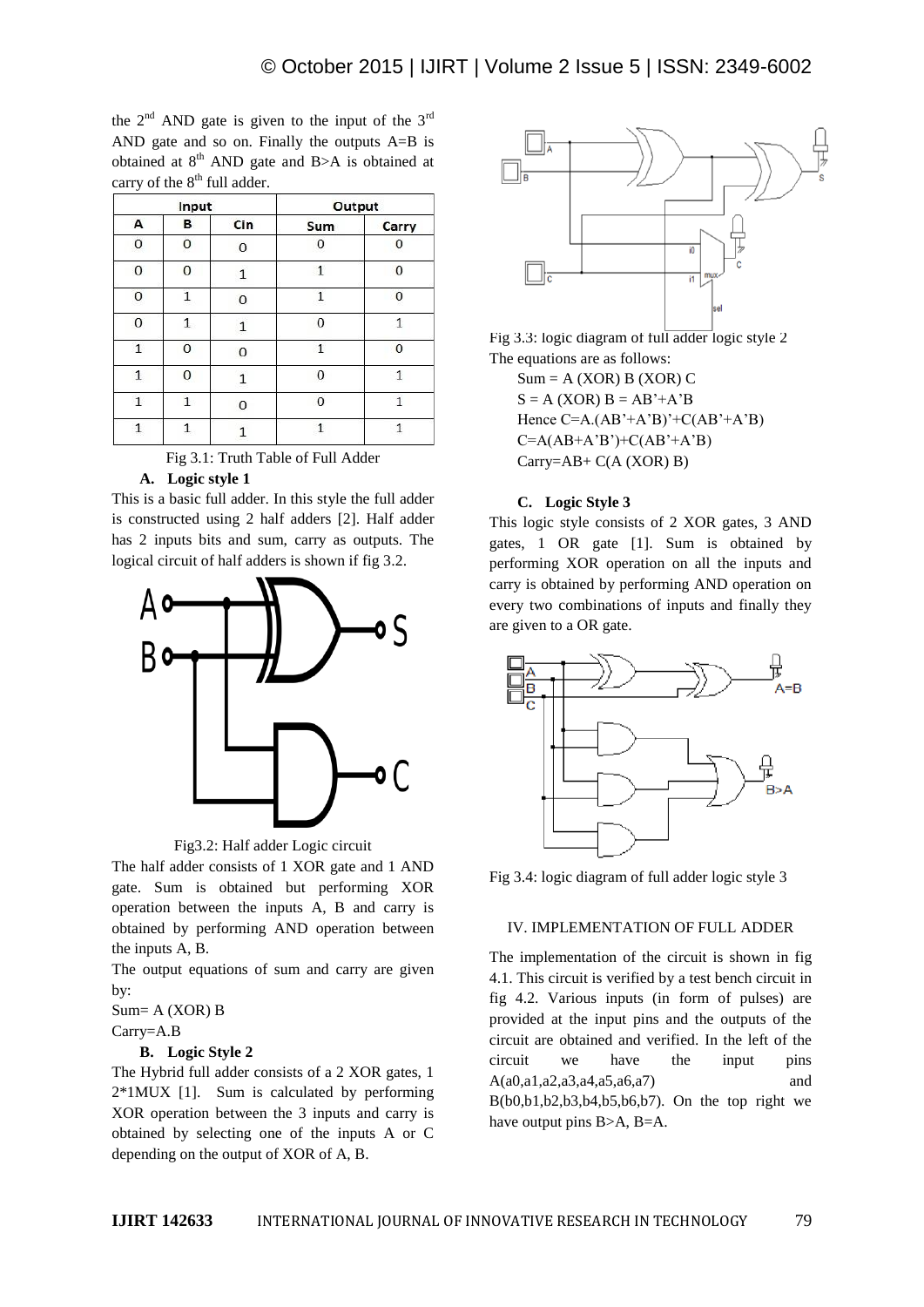# © October 2015 | IJIRT | Volume 2 Issue 5 | ISSN: 2349-6002



Fig 4.1 Comparator using Full Adder



Fig 4.2: Test bench for comparator using full adder The Waveforms obtained when the test bench of comparator using different logic styles of the Full adder is shown below. The output is verified and it is declared that all the logic styles work accurately. The Waveforms are as shown below:



**A. Logic Style 1**

Full Adder Logic Style 1 is designed using 2 half adders and OR gate. The circuit is as follows:



# Fig 4.4.1: Full Adder using logic style 1 The power consumed is obtained as 2.63E-6 milliWatts.

| Applications Places System (3) 2 2                                                                              | (1) 中島 | Tue Sep 8, 5:31 PM btech |
|-----------------------------------------------------------------------------------------------------------------|--------|--------------------------|
| R<br>Virtuoso (R) Visualization & Analysis XL calculator                                                        |        | $-0X$                    |
| File Tools View Options Constants Help                                                                          |        | cädence                  |
| In Conted Results DB: /howe/blech/sinutation/b_jogic1/spectre/schematic/psf                                     |        |                          |
| Ovt   Ovf   Ovst   Ovs   Ovp   Ovar   Ovn   Osp   Ovswr   Otp   Ozn<br>Of Off Olds One One One One Opp One Odds |        |                          |
| Of O Fanly C Wave   2 Cip   Uy   El Append   V   Reclangular     @   El                                         |        |                          |
| Key 8X 2635-6<br>456                                                                                            |        |                          |
|                                                                                                                 |        |                          |

Fig 4.4.2: Power Consumed using logic style 1

### **B. Logic Style 2**

Full Adder Logic Style 2 is designed Using 2 XOR and 2\*1 MUX. The circuit is as follows: